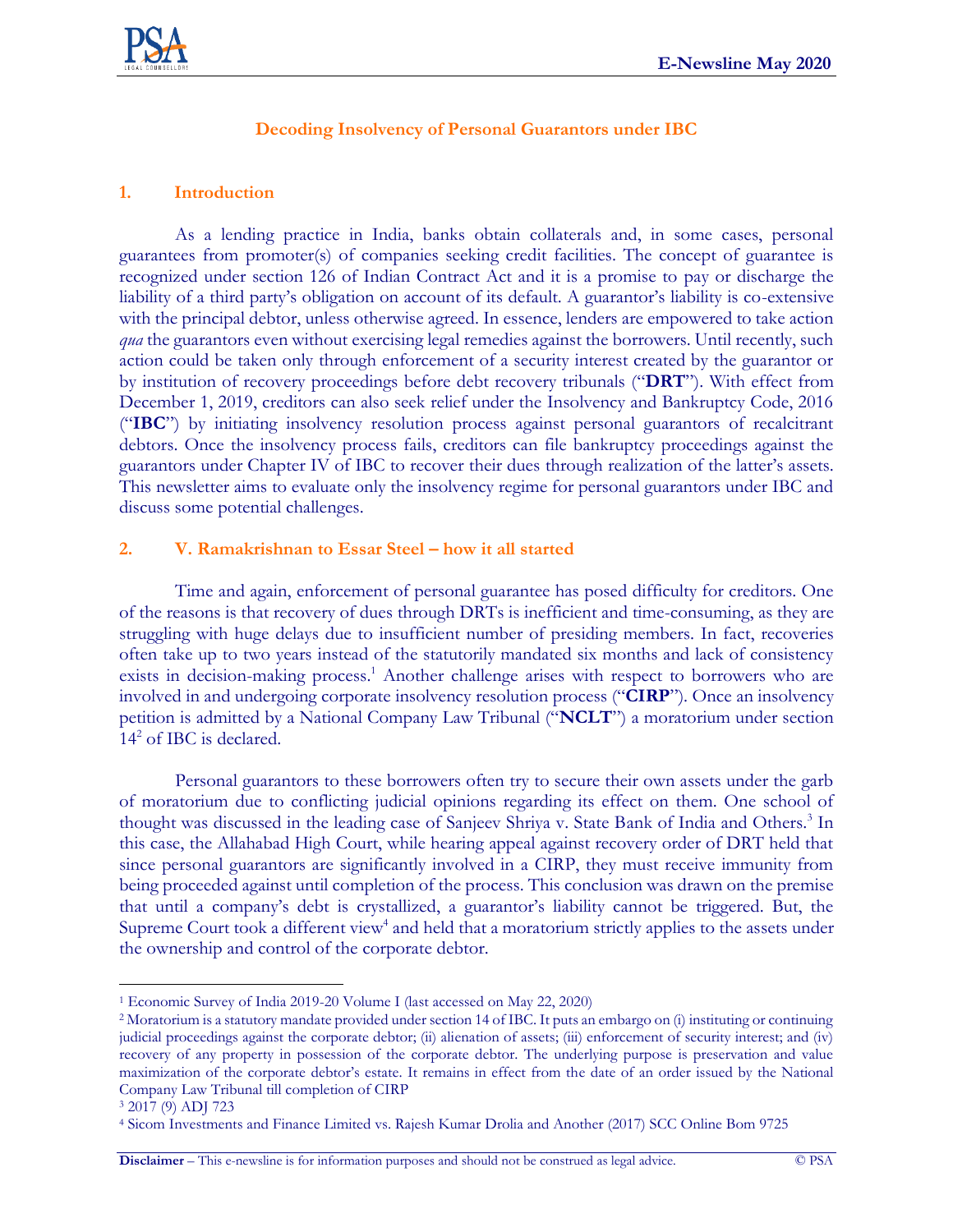The above position was clarified by the apex court in an important  $2018 \csc^5$  wherein it had to determine whether section 14, which provides for a moratorium on admission of an insolvency petition, would apply to a personal guarantor of a corporate debtor. In this case, while CIRP was underway against the principal borrower, its guarantor filed an interim application before NCLT contending that section 14 would apply to him as well and, consequently, any proceeding against him and his personal assets would have to be injuncted. The interim application was allowed. On appeal, National Company Law Appellate Tribunal ("**NCLAT**") affirmed NCLT's order and held that the guarantor is an integral part of the resolution process and, therefore, moratorium imposed under section 14 should also apply to him. While setting aside NCLAT's order, the Supreme Court held that section 14 must be interpreted literally. It observed that a plain reading of this section would clarify that assets of personal guarantors are outside the purview of moratorium. Therefore, creditors have the right to proceed against them before appropriate DRT even during the moratorium. This case meant a big win for creditors who wanted to recover as much of their debt as possible. The aforesaid position was crystallized through a 2018 amendment to IBC when section 14 was amended to the effect that moratorium shall not apply to a "*surety in a contract of guarantee to a corporate debtor*." As a consequence, creditors no longer have to worry about enforcement of personal guarantees through recovery proceedings during the period of a borrower's CIRP.

Another creditor-friendly judgment was pronounced by the Supreme Court<sup>6</sup> where it had to determine, among other issues, liability of personal guarantors towards Essar Steel's financial creditors after approval of its resolution plan under section 31(1) of IBC. This section provides that if NCLT is satisfied that the resolution plan as approved by the committee of creditors meets the statutory requirements, it shall pass an order approving the plan, which shall be binding on the debtor and all stakeholders, including guarantors. On July 4, 2019, while deciding on a bunch of issues *qua* Essar Steel's resolution plan, NCLAT held on the issue of guarantees that rights of creditors against individual guarantees had extinguished. Its reasoning was that once the principal debtor is discharged of all its liabilities on account of the approved resolution plan, the guarantor's liability would also get extinguished. Essar Steel's committee of creditors challenged this decision before the Supreme Court and argued that the plan, as approved by the committee, contained specific provisions which allowed creditors to enforce individual guarantees after such approval. It is settled law that once a resolution plan is approved under section 31(1), it is binding on all stakeholders. Therefore, NCLAT's reasoning that creditors' right to enforce individual guarantees had extinguished, was wholly illegal in view of the settled position and contrary to the terms of the guarantees. . Assailing NCLAT's decision as flawed, the apex court relied on section 31(1) and held that once a resolution plan is approved, it is binding on the debtor and other stakeholders, including guarantors. In the present case, the resolution plan specifically provided that the right of creditors to enforce guarantees, either corporate or personal, shall continue after approval. It also clarified that upon approval, claims of guarantors on account of subrogation shall be deemed to be waived. Besides section 31(1), these specific provisions of the resolution plan formed the basis of Supreme Court's analysis in the present case. Therefore, it is unclear if, as a general rule, creditors are entitled to enforce guarantees after approval of resolution plan. IBC is also silent in this regard. Absent any clarity, a guarantor's liability towards creditors may be determined on a case-by-case basis.

Subsequently, the Indian government enacted provisions related to insolvency and bankruptcy of personal guarantors towards corporate debtors under IBC. Now, creditors can take simultaneous action against personal guarantors of recalcitrant debtors as well as debtors.

**Disclaimer** – This e-newsline is for information purposes and should not be construed as legal advice. © PSA

<sup>5</sup> State Bank of India v. V. Ramakrishnan AIR 2018 SC 3876

<sup>6</sup> Committee of Creditors of Essar Steel India Limited v. Satish Kumar Gupta and Others 2019 (16) SCALE 319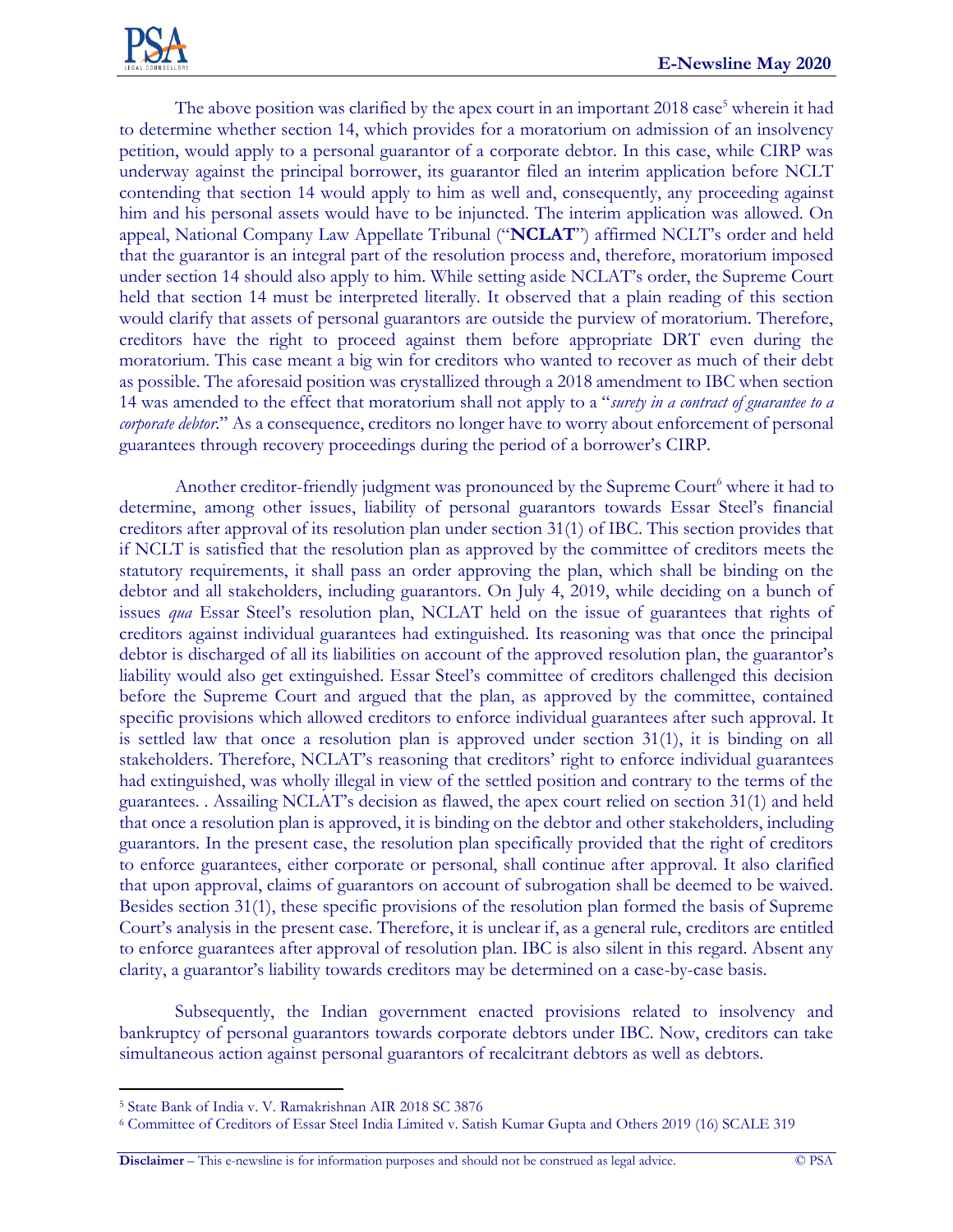

**3. Potential challenges for personal guarantors:** While IBC brings hope of improved recoveries for creditors and speedier enforcement of guarantees, it also creates certain difficulties for personal guarantors, discussed below.

**3.1 Multiple and concurrent insolvency proceedings:** Due to co-extensive liability of borrower and guarantor, creditors can initiate simultaneous insolvency proceedings against both with NCLT. Till now, such concurrent proceedings have not been initiated. However, as of March, 2020, two insolvency petitions were filed under section 95 of IBC before NCLT, Ahmedabad.<sup>7</sup> Section 95 pertains to initiation of insolvency resolution process by creditors against personal guarantors.

Section 60(1) of IBC provides that jurisdiction shall be on the basis of the registered office location of the corporate debtor. Section 60(2) stipulates that where CIRP of a defaulting company is pending before an NCLT, the insolvency petition for the personal guarantor shall also be filed before the same NCLT. Parallel insolvency matters could create chaos and confusion. For instance, the resolution professional managing the affairs of the corporate debtor will have to work in tandem with resolution professional of the guarantor since claims emerging from the contract of guarantee will be same for both debtors and guarantors. NCLTs will also be burdened with multiple proceedings related to the same debt. For example, a personal guarantor provides guarantees for multiple companies having registered offices at different locations across India, and CIRP is initiated against two companies at Delhi and Mumbai. By virtue of section 60(2), insolvency petition against the guarantor has to be filed before both NCLT Delhi and Mumbai since proceedings against the companies are already underway. It is unclear which proceeding will take precedence and in what manner the repayment plans will be prepared for different creditors across two different insolvency petitions.

**3.2 Creditor's double-dipping:** In a 2018 case,<sup>8</sup> NCLAT stated that under section 7 of IBC, there is no bar on financial creditors to initiate simultaneous CIRP against the principal debtor and corporate guarantor or among two corporate guarantors. Yet, contrary to this section, NCLAT held that two petitions for the same set of debt by the same financial creditor should not be admitted. If both petitions were admitted it would amount to double-dipping by the creditor. However, this ratio cannot be applied to personal guarantors since liability of a guarantor and borrower is co-extensive and parallel action is permissible against both parties. In fact, section 60(2) of IBC stipulates that insolvency petition against guarantor shall be filed before the NCLT where CIRP for the borrower has commenced. Effectively, concurrent proceedings can take place under IBC, and, therefore, a possible opportunity for double-dipping by creditors. In fact, presumably creditors may want to take advantage of this in order to recoup their dues.

**3.3 Personal guarantor's right of subrogation extinguished:** Pursuant to section 140 of the Contract Act, a guarantor has the right of subrogation for the amount of debt paid on behalf of the principal borrower. Essentially, it means that the guarantor steps into the shoes of the creditor; can deal with the debtor and has the right to recover monies paid to the creditor. However, a guarantor does not enjoy the right of subrogation under IBC. NCLAT explained this in a 2018 case,<sup>9</sup> and held that "g*uarantors cannot exercise the right of subrogation conferred upon them in contract law as proceedings under* 

**Disclaimer** – This e-newsline is for information purposes and should not be construed as legal advice. © PSA

<sup>7</sup> IBBI newsletter January-March 2020. See,

<https://www.ibbi.gov.in/uploads/publication/92565ddf81a88161193ec62d99dd7d1c.pdf> (last accessed on May 19, 2020)

<sup>8</sup> Vishnu Kumar Agarwal v. Piramal Enterprises Limited Company Appeal (AT) (Insolvency) Nos. 346 and 347 of 2018 <sup>9</sup> Lalit Mishra and Others v. Sharon Bio Medicine Ltd.Company Appeal (AT) Insolvency no. 164 of 2018